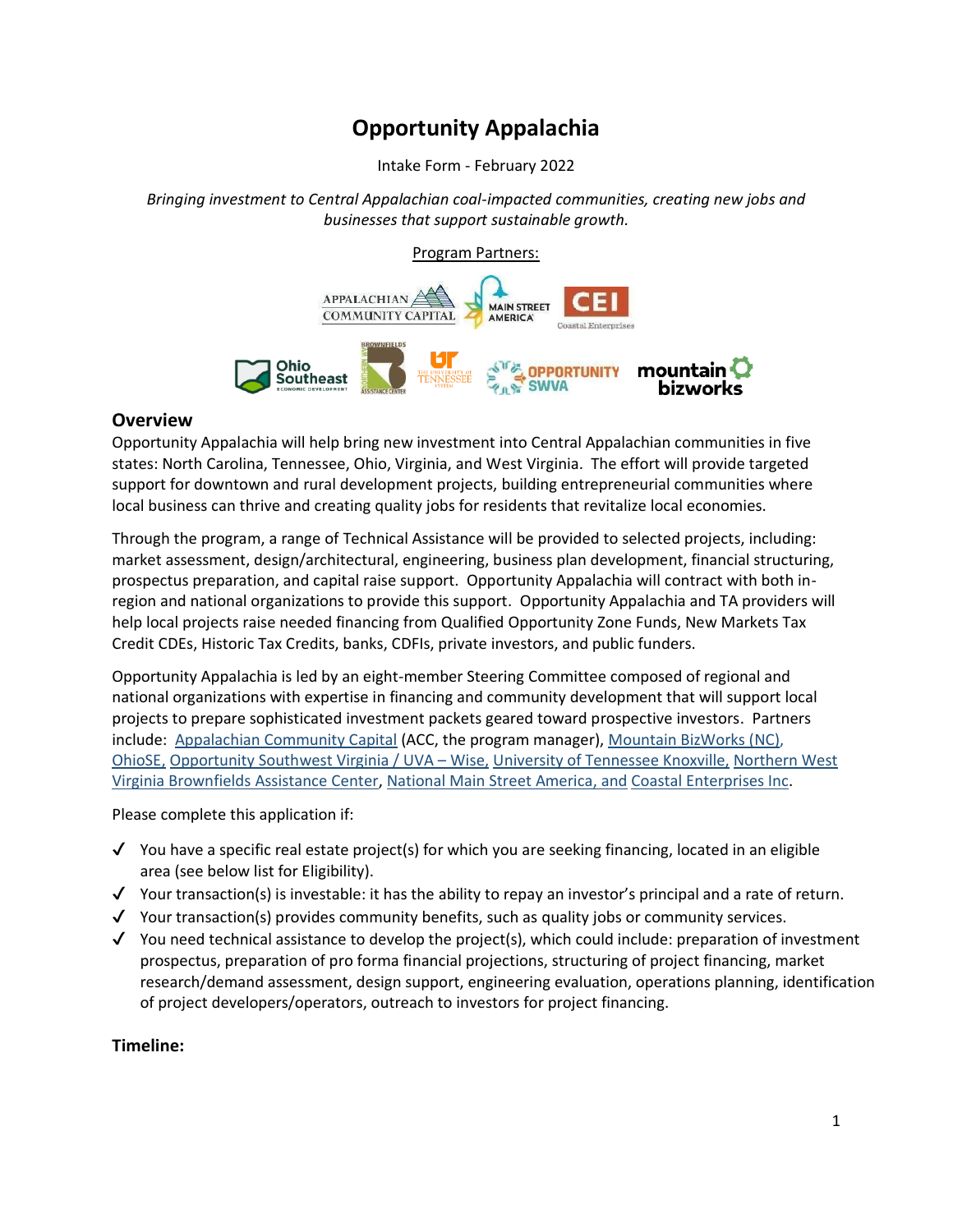- **•** February 10 Application posted on Opportunity Appalachia website. Application is open for entry / submission.
- April 15, 5pm EDT Application submission deadline.
- May 23 Selected OA projects announced.

For more information, please contact the lead partner in your state:

| <b>Tennessee</b>      | <b>Stacey Swiger-Patterson</b>               |  |
|-----------------------|----------------------------------------------|--|
|                       | University of Tennessee                      |  |
|                       | Vice President for Research, Outreach and    |  |
|                       | <b>Economic Development</b>                  |  |
|                       | sspatter@utk.edu                             |  |
| Ohio                  | Katy Farber,                                 |  |
|                       | <b>Vice President</b>                        |  |
|                       | OhioSE                                       |  |
|                       | katy@ohiose.com                              |  |
| <b>Virginia</b>       | <b>Courtney Conner-Stringer</b>              |  |
|                       | Director of Community & Business Development |  |
|                       | University of Virginia at Wise               |  |
|                       | cstringer@uvawise.edu                        |  |
| <b>North Carolina</b> | Steve Lockett                                |  |
|                       | Program Manager                              |  |
|                       | <b>Mountain BizWorks</b>                     |  |
|                       | steve@mountainbizworks.org                   |  |
| <b>West Virginia</b>  | Ray Moeller                                  |  |
|                       | Northern WV Brownfields Assistance Center    |  |
|                       | raymond.moeller@mail.wvu.edu                 |  |

*Program Support is provided by the Appalachian Regional Commission POWER program, US Treasury CDFI Fund, Truist, Goldman Sachs, Dogwood Health Trust, and other funders.*

## **Table of Contents**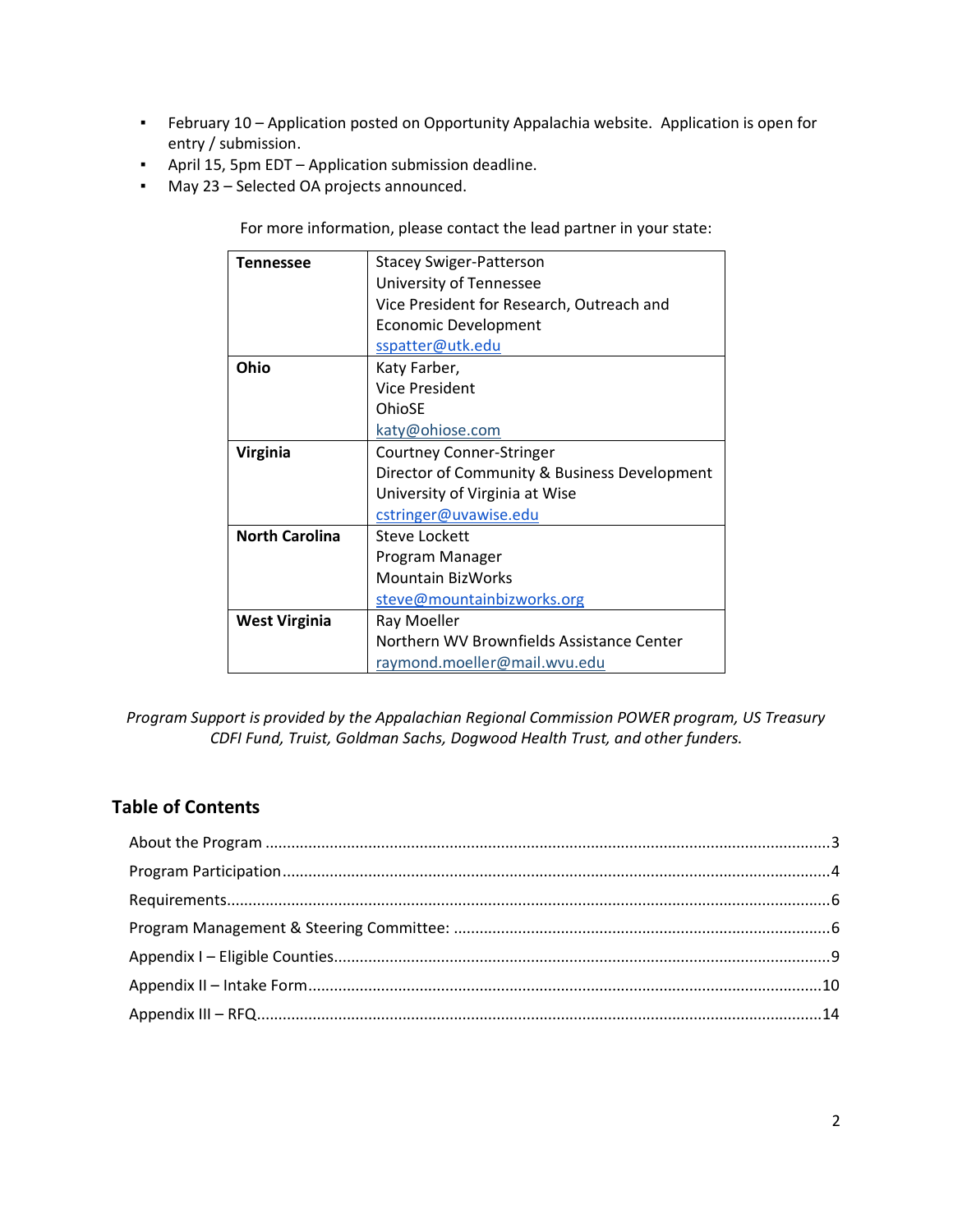## <span id="page-2-0"></span>**About the Program**

Central Appalachia lacks capacity to develop real estate projects in several asset classes including community facilities, mixed use, and commercial, limiting economic opportunity in the Region. The expanded Opportunity Appalachia program will continue to provide targeted support for downtown and rural development projects to build entrepreneurial communities where local business can thrive, creating quality jobs for residents that revitalize local economies. These efforts will target the Appalachian portions of NC, OH, TN, VA, and WV.

Opportunity Appalachia is expanding a program that has already supported [17 development projects in a](https://appalachiancommunitycapitalcdfi.org/oa-program/)  [three-state region that seek to raise over \\$250 million in financing.](https://appalachiancommunitycapitalcdfi.org/oa-program/) For a group of 40 additional participating communities, a range of Technical Assistance will be provided to selected projects, including: market assessment, design/architectural, engineering, business plan development, financial structuring, prospectus preparation, and capital raise support. The program will not hire staff to provide this support, but instead will contract with both in-region and national organizations for these services.

Once investment prospectuses are completed for projects, Opportunity Appalachia and TA providers will assist local projects with outreach to investors including Qualified Opportunity Zone Funds, New Markets Tax Credit CDEs, Historic Tax Credits, banks, CDFIs, private investors, and public funders. Outreach activities will include the hosting of a highly visible regional investment event (Investor Convening) to highlight a portfolio of high impact projects in Central Appalachia that provide both robust social and sufficient financial return.

The expanded Opportunity Appalachia program is projected to bring \$400M of new financing to 40 participating communities (many of which are [ARC distressed counties](https://www.arc.gov/appalachian_region/CountyEconomicStatusandDistressedAreasinAppalachia.asp) and areas), structuring investments in real estate projects that support community strategies for economic restructuring and diversification. Investment priorities include projects focusing on downtown development, manufacturing, IT, healthcare, education, food systems, clean energy, heritage tourism, and recreation. These projects are anticipated to create 3,000 jobs – including jobs for persons in addiction recovery, the long-term unemployed resulting from impacts in the decline in the coal industry, and minorities and women. Increased investment in Minority/Women-Owned Business Enterprises, including Minority developers and TA providers, is also a program priority.



**Target geography**  Central Appalachia – North Carolina, Ohio, Tennessee, Virginia, West Virginia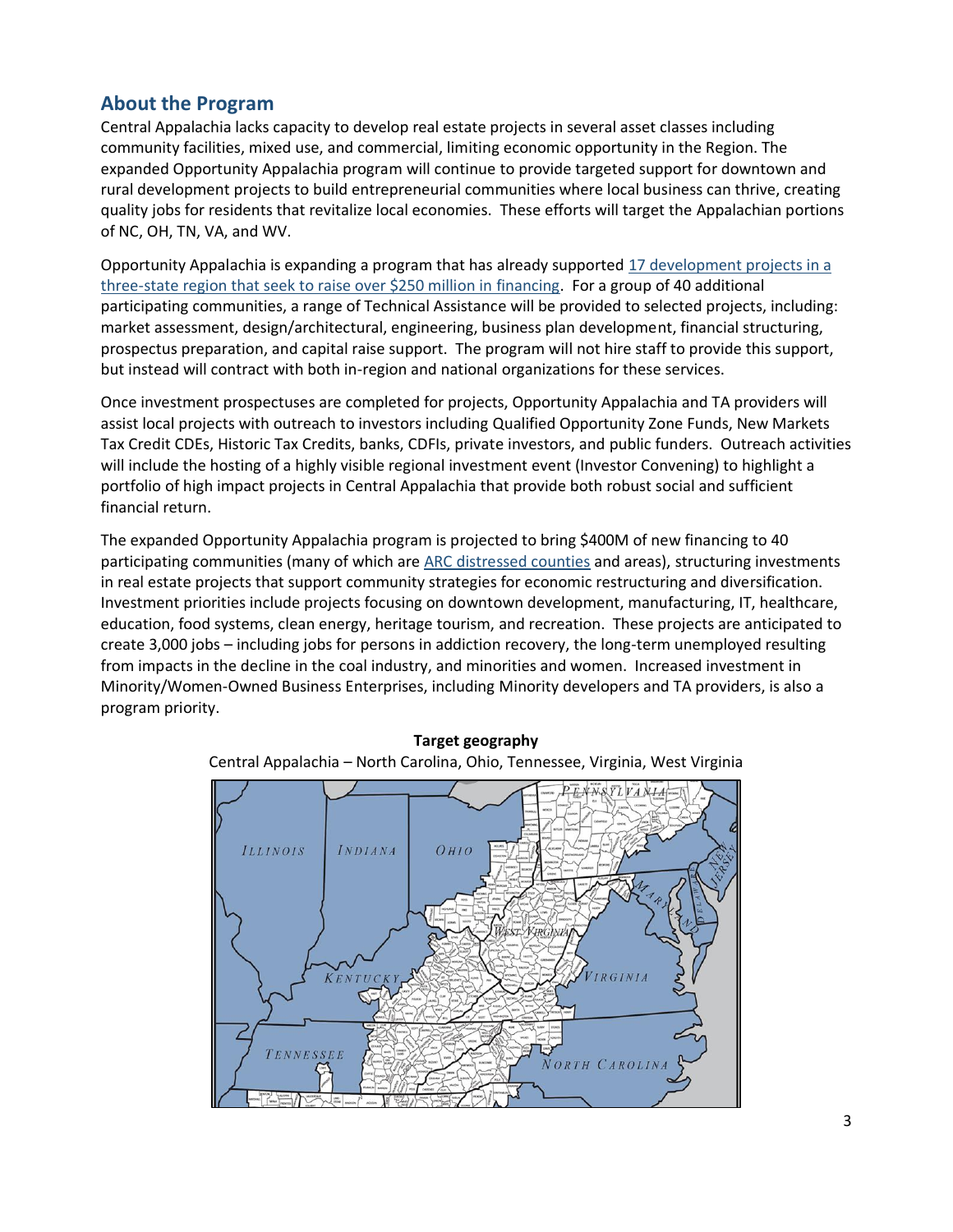## <span id="page-3-0"></span>**Program Participation**

To participate in Opportunity Appalachia and receive technical assistance, communities and project sponsors must complete an Intake Form. To learn more about the Opportunity Appalachia program and the application process, we encourage you to attend one of the State outreach meetings to be held:

- North Carolina Outreach Meeting, February 16, 1:00 3:00 PM
- Ohio Outreach Meeting, February 25, 10:00 11:30 AM
- Tennessee Outreach Meeting, February 22, 2:00 4:00 PM (ET)
- Virginia Outreach Meeting, March 2, 10:00 AM 12:00 PM
- West Virginia Outreach Meeting, February 10, 10:00 AM 12:00 PM

For registration visit: [https://appalachiancommunitycapitalcdfi.org/oa-program/opportunity-appalachia-](https://appalachiancommunitycapitalcdfi.org/oa-program/opportunity-appalachia-2022-2024/)[2022-2024/](https://appalachiancommunitycapitalcdfi.org/oa-program/opportunity-appalachia-2022-2024/)

#### *Eligible applicants:*

Organizations eligible to apply to participate include: for-profit Project Sponsors including developers and businesses, multi-county regions, counties, municipalities, economic and community development organizations (e.g. Main Street organizations), other non-profit organizations, and educational institutions.

Projects identified for support must be located in the 5-state target region. Communities prioritized for participation include:

- ARC-designated [Distressed Areas](https://www.arc.gov/county-economic-status-and-distressed-areas-by-state-fy-2022) and [Distressed and At-Risk Counties](https://www.arc.gov/classifying-economic-distress-in-appalachian-counties/)
- **•** [Persistent Poverty Communities](https://www.policymap.com/2015/03/persistent-poverty-on-a-neighborhood-scale/) (defined as any community (county or census track) that has had 20% or more of its population living in poverty over the last 30 year period)
- Rural communities [meeting any of these federal definitions](https://www.ers.usda.gov/topics/rural-economy-population/rural-classifications/)
- [Federal Opportunity Zones](https://eig.org/opportunityzones/facts-and-figures#sec3) and [New Markets Tax Credit c](https://www.cohnreznick.com/nmtc-map)ensus tracts
- ARC designated [Coal Impacted Communities](https://www.arc.gov/wp-content/uploads/2018/01/CIEDataFile2EconomicAnalysisOfAppalachianCoalIndustryEcosystem_Jan2018.xlsx) (dependence, impact, or risk)

See Appendix I for a listing of ineligible counties: ARC-designated Attainment and Competitive Counties.

#### *Selection process:*

Applicants will be selected using the following criteria:

- 1. Identified community strategy(ies) and engagement. Applications that clearly identify an existing community strategy(ies) and highlight community engagement/support for the project(s) will score higher in the review process. Applicants can focus on one or more strategies, including those identified in the Opportunity Appalachia (OA) program summary such as: downtown development, manufacturing, IT, healthcare, education, food systems, clean energy, heritage tourism and recreation, addiction treatment and recovery. Applicants can reference community plans, municipally approved plans, regional development plans, Blueprints, community meetings, charettes, approvals by public bodies, engagement of diverse populations, etc.
- 2. Identified priority project(s). Applications that have identified specific investment opportunity(ies) will score higher in the review process. Selection will not favor the number of potential projects but will focus on the quality of the identified project(s) / investment(s), including their community impact and suitability for investment.
- 3. Community Impact. Applications with identified projects that have significant community and economic development outcomes will score higher in the review process. Community outcomes that will be prioritized include: the creation of quality jobs with good pay and benefits, jobs with training and advancement opportunities, jobs accessible to long-term unemployed/underemployed persons, projects that support community economic diversification, projects that create vibrant places and/or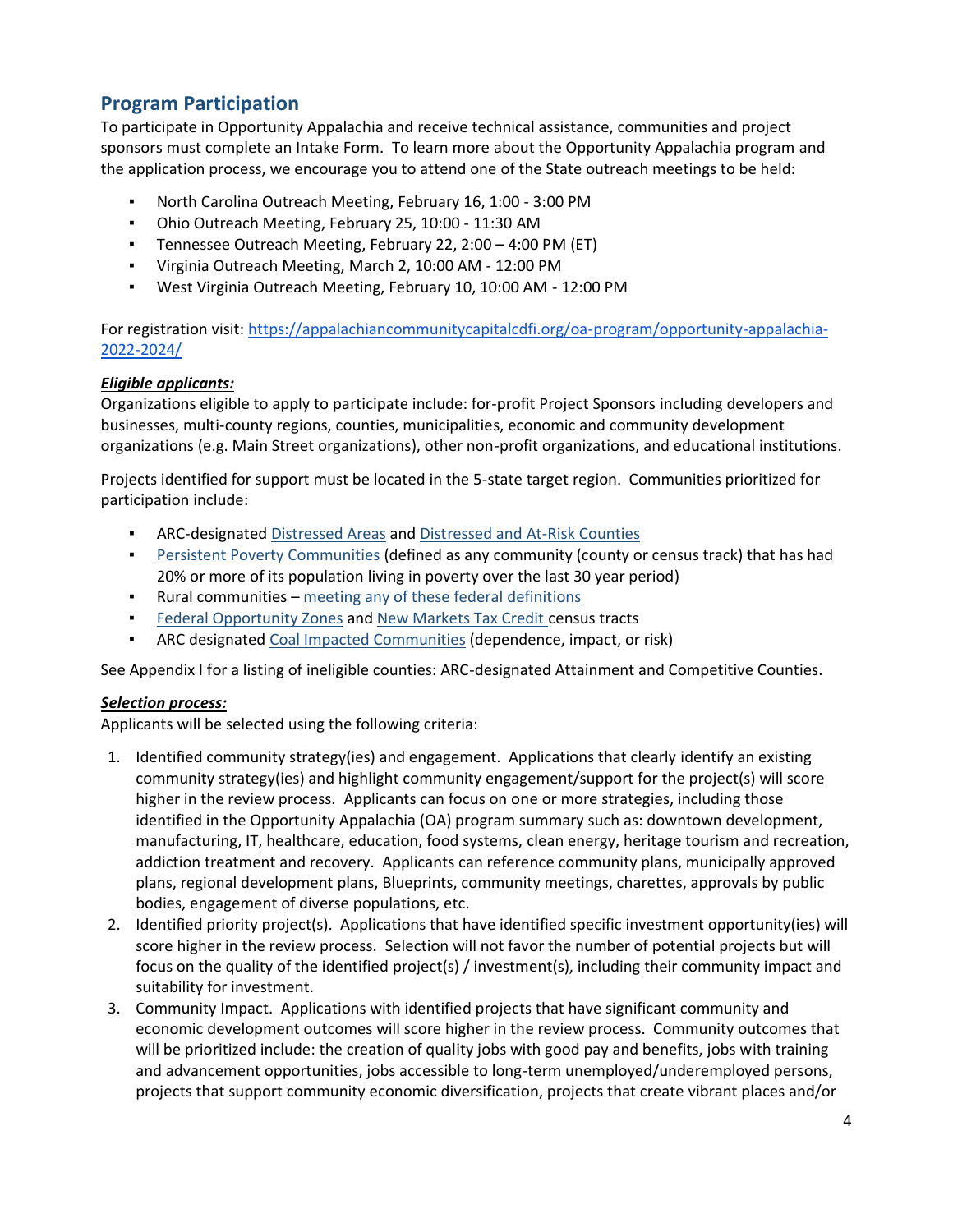promote follow-on investment in the target communities, and impact diverse populations served including those in addiction recovery. Projects that support Minority and Women-Owned Enterprises, including minority developers and TA providers, will also be prioritized.

- 4. Capacity and Track Record. Applications in which Applicants and/or Project Sponsors have the capacity and track record to support the identified projects(s) will score higher in the review process. For example: Have developers (private, non-profit, public) been identified? Have business owners/operators (private, non-profit, public) been identified?
- 5. Suitability for investment. Applications with investable projects will score higher in the review process. For example: Is it likely the requested support from OA will result in the development of a transaction that has a return on investment and/or can support anticipated debt service?
- 6. Identify existing community resources and identify gaps. Applications which identify a clear need for TA support from OA to close resource gaps will score higher in the review process.
- 7. Clean Energy focus. Projects that include a clean energy component solar power generation, energy efficiency measures, etc. – will be prioritized.

Opportunity Appalachia welcomes applications targeting one community and welcomes applications targeting several communities / counties that have compatible development strategies. Opportunity Appalachia will review applications with one or more projects identified for investment.

It is anticipated that up to 40 communities / projects will be selected to participate in the Opportunity Appalachia program.

### *Provision of Technical Assistance:*

The types of technical support that may be provided by the Opportunity Appalachia program include:

- Development of investment prospectus, preparation of pro forma financial projections, structuring of projecting financing,
- Market research/demand assessment,
- Identification of project developers and business operators,
- Feasibility assessment,
- Investor outreach for project finance/investment,
- Architectural and engineering,
- And other types of support.

This support will be provided on contract by experienced business and development partners. It is anticipated that support of \$30,000 - \$75,000 will be provided for each applicant, averaging \$50,000 per applicant. The Scope of Work timeline for provision of technical support is anticipated to be  $6 - 12$  months, from June 2022 to Q1 2023, with capital raise activities beginning in Q3 – Q4 2022.

If applicants would like to utilize technical assistance providers they have identified, the Request for Qualifications must be completed and accepted, see RFQ Appendix III, below. If no specific technical support organizations have been identified, Opportunity Appalachia will recommend/provide organizations for consideration.<sup>1</sup> No preference is given in the Opportunity Appalachia selection process to either of these approaches for identifying technical assistance providers. Note: a declaration of a preferred

 $<sup>1</sup>$  In each community/state there are capable partners that can be engaged to support activities at the local level. Local</sup> communities may select these local partner organizations to provide technical assistance for their projects, may select other capable and vetted regional or national organizations, may select the Lead State Partners or National Technical Assistance Providers for this support (see below), or some combination thereof.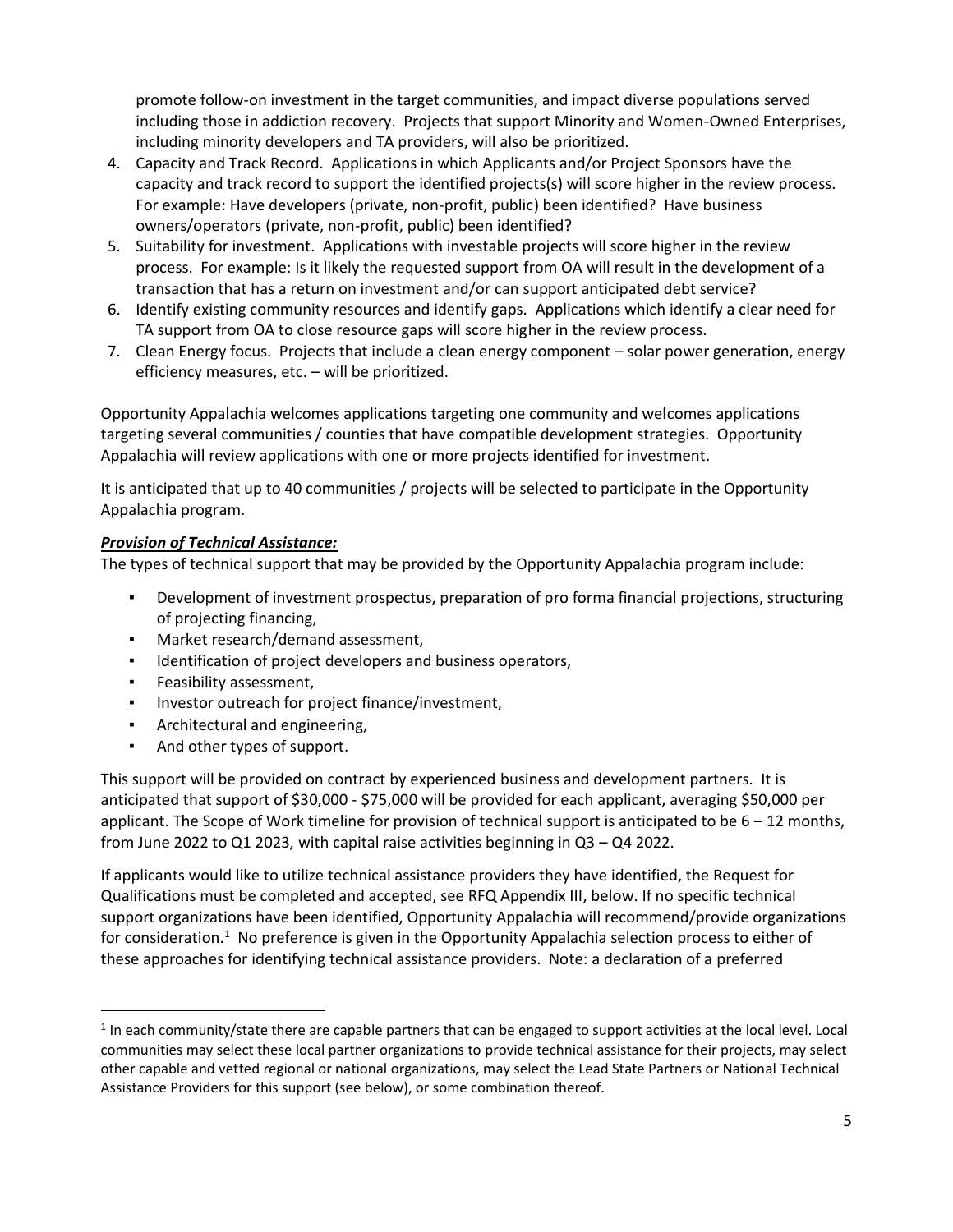contractor does not guarantee that such provider will be utilized, and all proposals will be reviewed for adequacy and cost effectiveness.

Note: Completion of an Investment Prospectus and other TA services may be undertaken with Opportunity Appalachia TA support, or from other sources of support.

## <span id="page-5-0"></span>**Requirements**

### *Match Requirement*

Applicants selected to participate will be required to provide \$5,000 of matching support. This matching support can either be in-kind from community leaders or members, developers and business owners, or through a cash contribution to the prospectus development and related activities.

### *Pay It Forward*

To ensure future projects can benefit from Opportunity Appalachia support, and to ensure sustainability of the Opportunity Appalachia program, TA costs of participating projects that successfully close on project financing within three years of acceptance into the Opportunity Appalachia program will be repaid to Opportunity Appalachia at the lesser of either a.) the total TA project costs provided by Opportunity Appalachia, or b.) 1% of the project's closed financing amount. These funds will be repaid to Opportunity Appalachia at financial closing. These repaid funds will be used to underwrite TA costs of future projects selected for OA program participation.

If the participating project is not financed, repayment of TA support will not be required.

For example:

- A \$1MM project receiving \$50,000 in TA support closes on project financing in year 2. This project will repay \$10,000 of the TA support (1%) to Opportunity Appalachia as part of their financial closing.
- A \$10MM project receiving \$50,000 in TA support closes on project financing in year 2. This project will repay \$50,000 of the TA support (.5%) to Opportunity Appalachia as part of their financial closing.
- A project not closing on financing within 3 years of acceptance into the OA program will not repay the TA support provided.

## *Application for Participation*

The full Application for Participation is available in Appendix II. If you have questions about the Application, please contact the lead state partner in your state, see first page of Application for contact information.

## *Application Submission Date:*

April 15, 5pm ET.

### *Project / Community Selection Date:*

Selection of Project / Communities will be announced by May 23.

## <span id="page-5-1"></span>**Program Management & Steering Committee:**

The Opportunity Appalachia program Steering Committee is comprised of the following six regional and national organizations:

Program Manager

▪ [Appalachian Community Capital](http://appalachiancommunitycapitalcdfi.org/) (ACC), a 27-member CDFI intermediary whose members and their affiliates manage over \$1 billion in assets supporting economic development in Appalachia.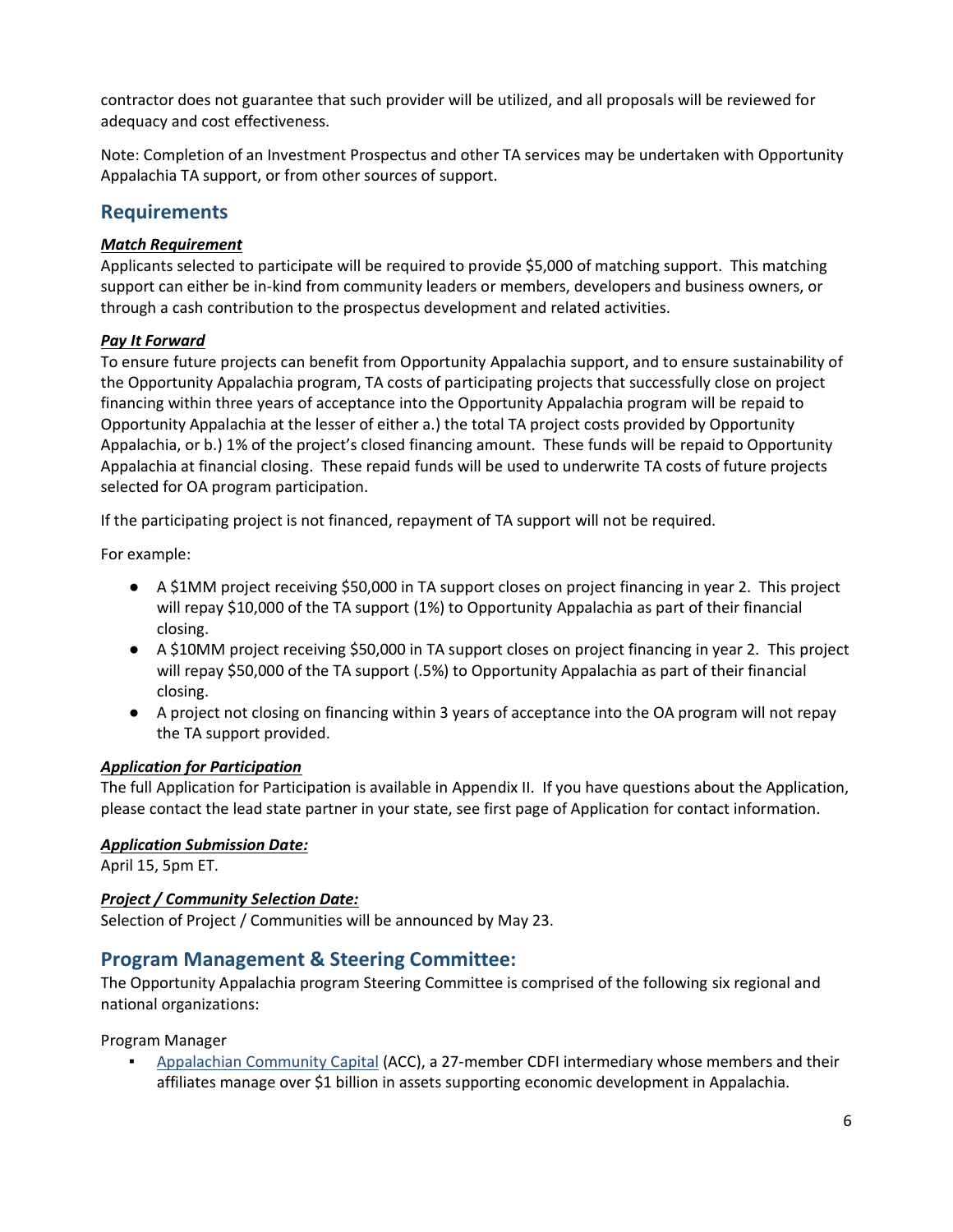Lead State Partners – lead community development state partners:

- [Mountain BizWorks \(NC\)](https://www.mountainbizworks.org/) A leading CDFI in Western NC building a vibrant and inclusive entrepreneurial community by helping businesses start, grow, and thrive, engaging community leaders across a 24-county region.
- [OhioSE](https://ohiose.com/) The lead regional economic development organization in Eastern and Southern Ohio working in a 25-county area, supported by Jobs Ohio.
- University of Tennessee Office of Outreach and Economic Development, manages statewide programs, provides seed investments, and supports public-private partnerships with community development leaders.
- [Opportunity Southwest Virginia / UVA](http://www.opportunityswva.org/)  Wise Pilots the way for 19 counties and scores of communities in Southwest Virginia to support economic and community development efforts to create thriving entrepreneurial communities that accelerate progress for both new and established ventures.
- [Northern West Virginia Brownfields Assistance Center](https://wvbrownfields.org/) provides technical assistance to WV communities on brownfield and downtown development, and serves as the convening partner of Downtown Appalachia, a group of organizations and industry leaders working to support the revitalization of WV downtowns.

National Technical Assistance Providers

- [Main Street America](https://www.mainstreet.org/mainstreetamerica/theprograms) With a network of more than 1,600 neighborhoods and communities, MSA works to successfully transform communities and revitalize local economies.
- [Coastal Enterprises Inc](https://www.ceimaine.org/) This leading national rural CDFI has deployed over \$1.3 billion in financings directly and through its New Markets Tax Credit CDE affiliate.



#### *Resources*

More information on related project development is available at:

- Economic Innovation Group [OZ Activity Map](https://eig.org/oz-activity-map)
- **NMTC Coalition [Project Summaries](https://nmtccoalition.org/projects/)**
- [LISC Community Partners Playbook](http://www.lisc.org/opportunity-zones/community-partners-playbook/) for OZs
- [National Trust Community Investment Corporation](https://ntcic.com/) Historic Tax Credit development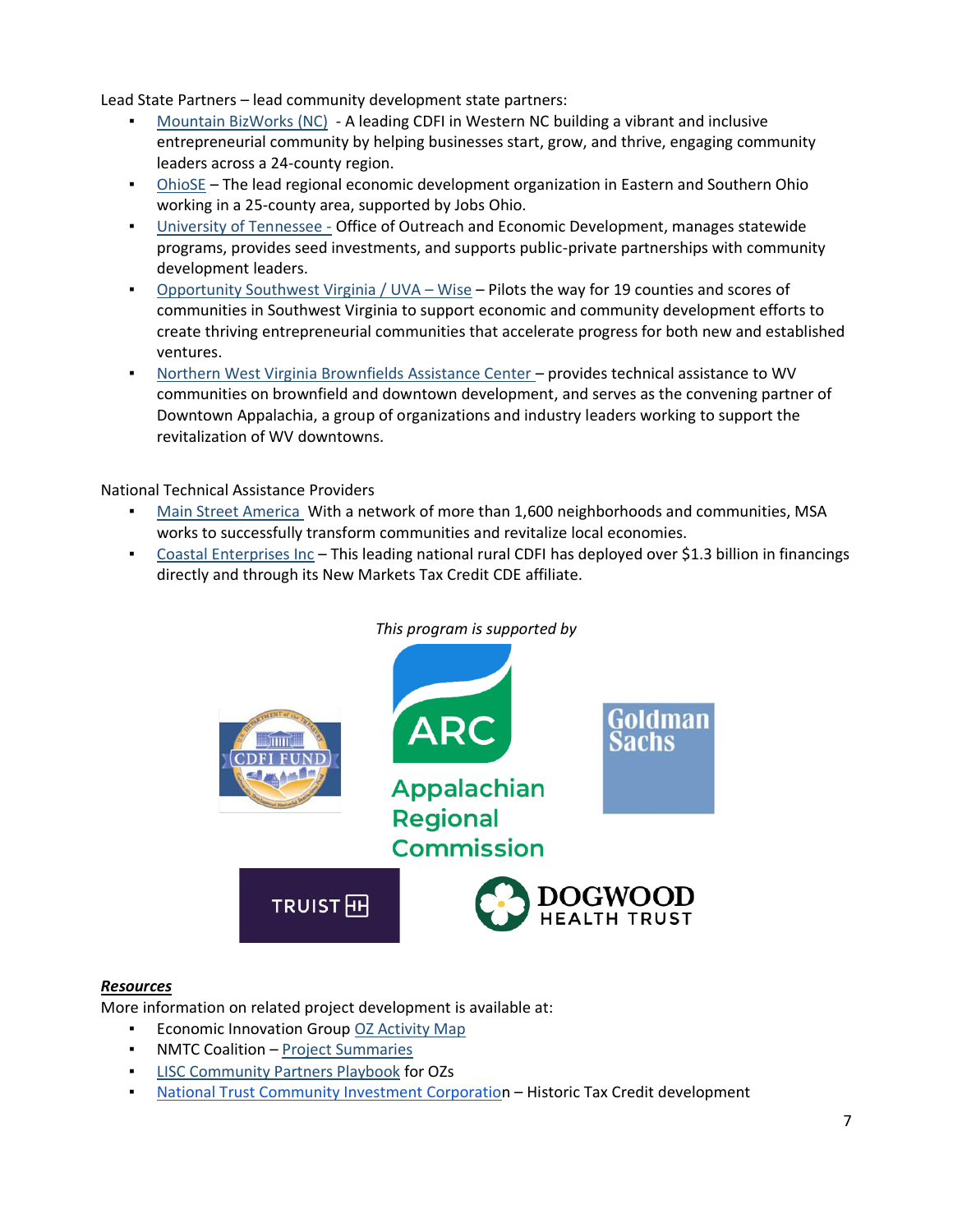- **·** Virginia [Locus Impact Investing](https://locusimpactinvesting.org/what-we-do/opportunity-zones.html) services
- **EXECTE THE GOVERTANCE Project Toolkit for Maximizing Impact of Opportunity Zones**
- **[HUD Opportunity Zone Toolkit on "Best Practices and Case Studies" for](https://opportunityzones.hud.gov/sites/opportunityzones.hud.gov/files/documents/Opportunity_Zones_Phase2_Community_Toolkit.pdf) OZs**
- **[The US Impact Investing Alliance \(USIIA\) Toolkit](https://ozframework.org/)**
- **[Accelerator for America Investment Prospectus Guide](https://static1.squarespace.com/static/5d9f9365f67b454b1ce2dc2f/t/5e38ae218a999b24d895fe2e/1580772908835/New+AFA+Prospectus+Guide.pdf)**
- **[Real Estate Investing Basics](https://gowercrowd.com/real-estate-investing/basics)**
- **[Rural Recovery Playbook, Sorenson Impact](https://b7a6ac6b-54a8-4557-b870-03892fd34732.usrfiles.com/ugd/b7a6ac_536dcd4f21f447b0b3c3a4196b73439b.pdf)**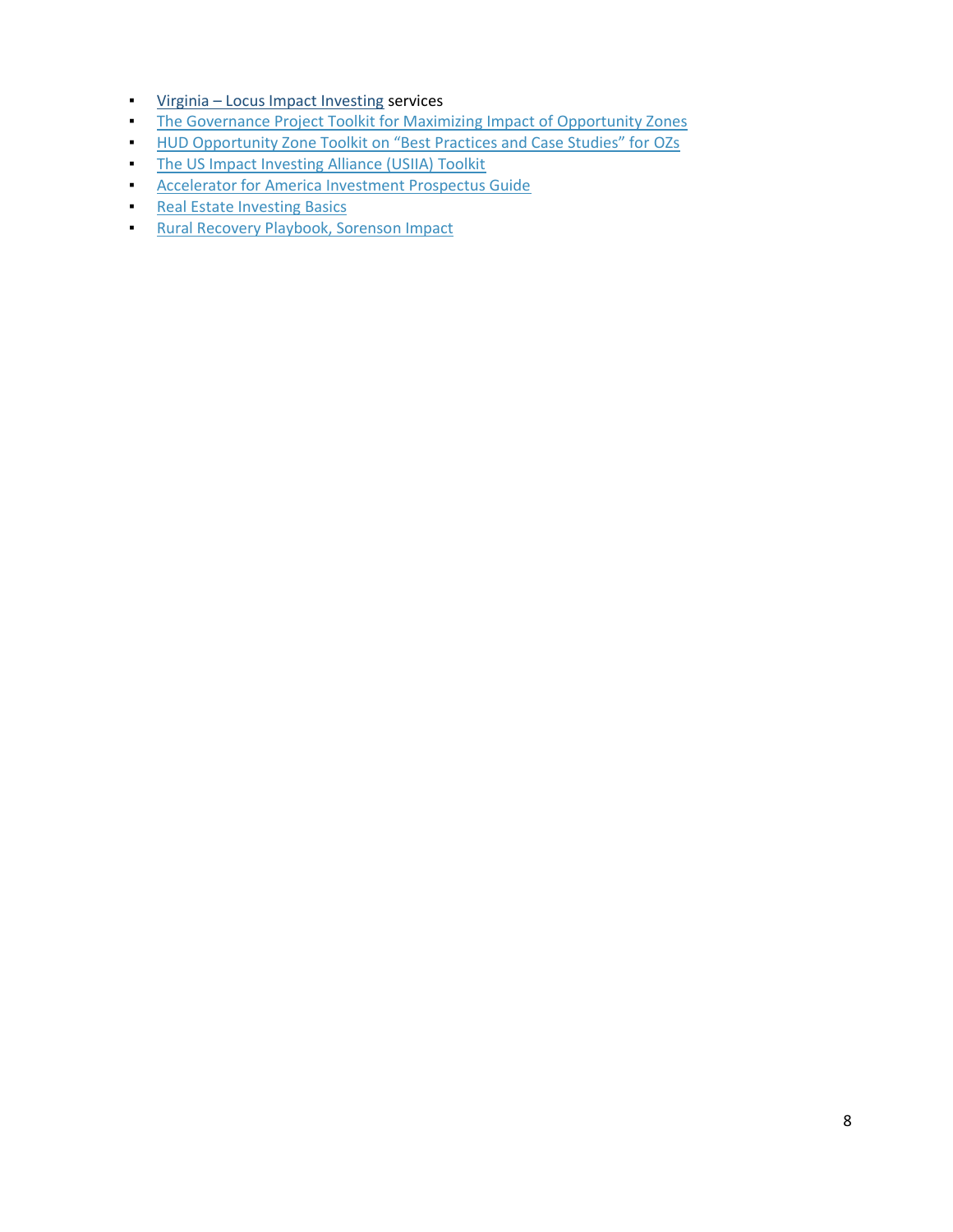## <span id="page-8-0"></span>**Appendix I – Eligible Counties**

#### *Opportunity Appalachia - Eligible Counties*

All counties in the Appalachian portions of North Carolina, Tennessee, Ohio, Virginia, and West Virginia are eligible, except for ARC-designated *Competitive* and *Attainment* counties.

2022 ARC Competitive and Attainment Counties include:

- Ohio Clermont and Holmes Counties
- Virginia Bath and Botetourt Counties
- West Virginia Jefferson County

Note: Buncombe County, NC is not included in the list of ineligible counties, thus Buncombe County is eligible. Independent funds were raised that allow inclusion of Buncombe County in the Opportunity Appalachia program.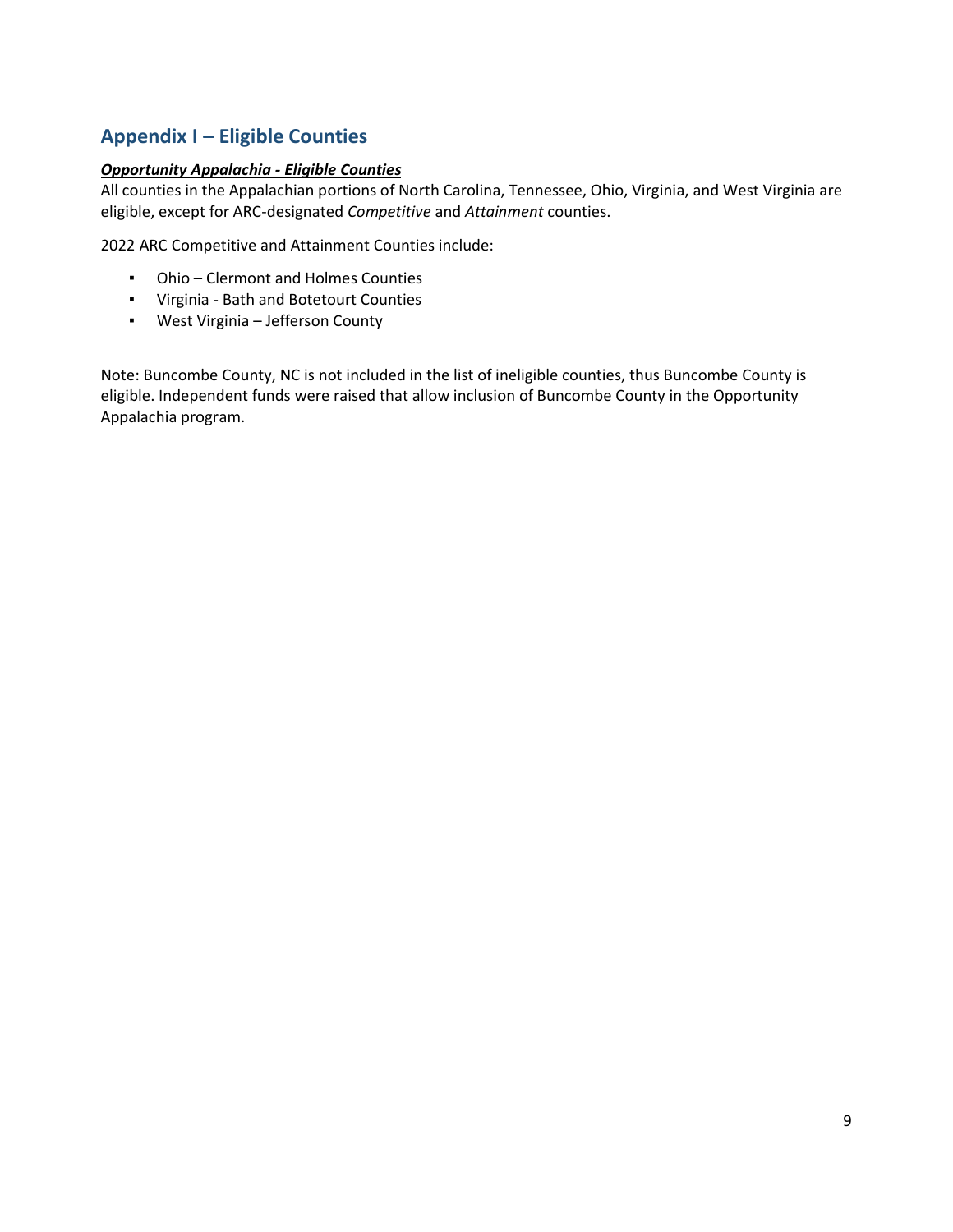## <span id="page-9-0"></span>**Appendix II – Intake Form**

# **Opportunity Appalachia**

Intake Form - January 2022

*Bringing investment to Central Appalachian coal-impacted communities, creating new jobs and businesses that support sustainable growth.*

Program Partners:



Submission Deadline: April 15, 2022 5pm ET.

**Do not submit this form.** Submit responses via the Online Application Form at <https://appalachiancommunitycapitalcdfi.org/opportunity-appalachia-form>

| <b>Summary Information</b> |  |
|----------------------------|--|
|                            |  |
|                            |  |
|                            |  |
| Phone w:                   |  |
|                            |  |

*Note: Narrative responses to each question are limited to 2,500 characters unless otherwise noted.*

- 1. Communities targeted by this application (municipality(ies), county(ies), and census tract(s): Note: See Appendix I for a list of eligible counties.
- 2. Service area of applicant (note if different than above, or note same):
- 3. Community Development Strategy(ies): (for example: downtown development, manufacturing, IT, healthcare, education, food systems, clean

energy, heritage tourism and recreation, addiction treatment and recovery, or describe other strategies)

Describe how your strategy aligns with broader community-identified plans or priorities. Please include the level of community engagement or support there is for this strategy or specific project.

4. Proposed Projects (list up to 3):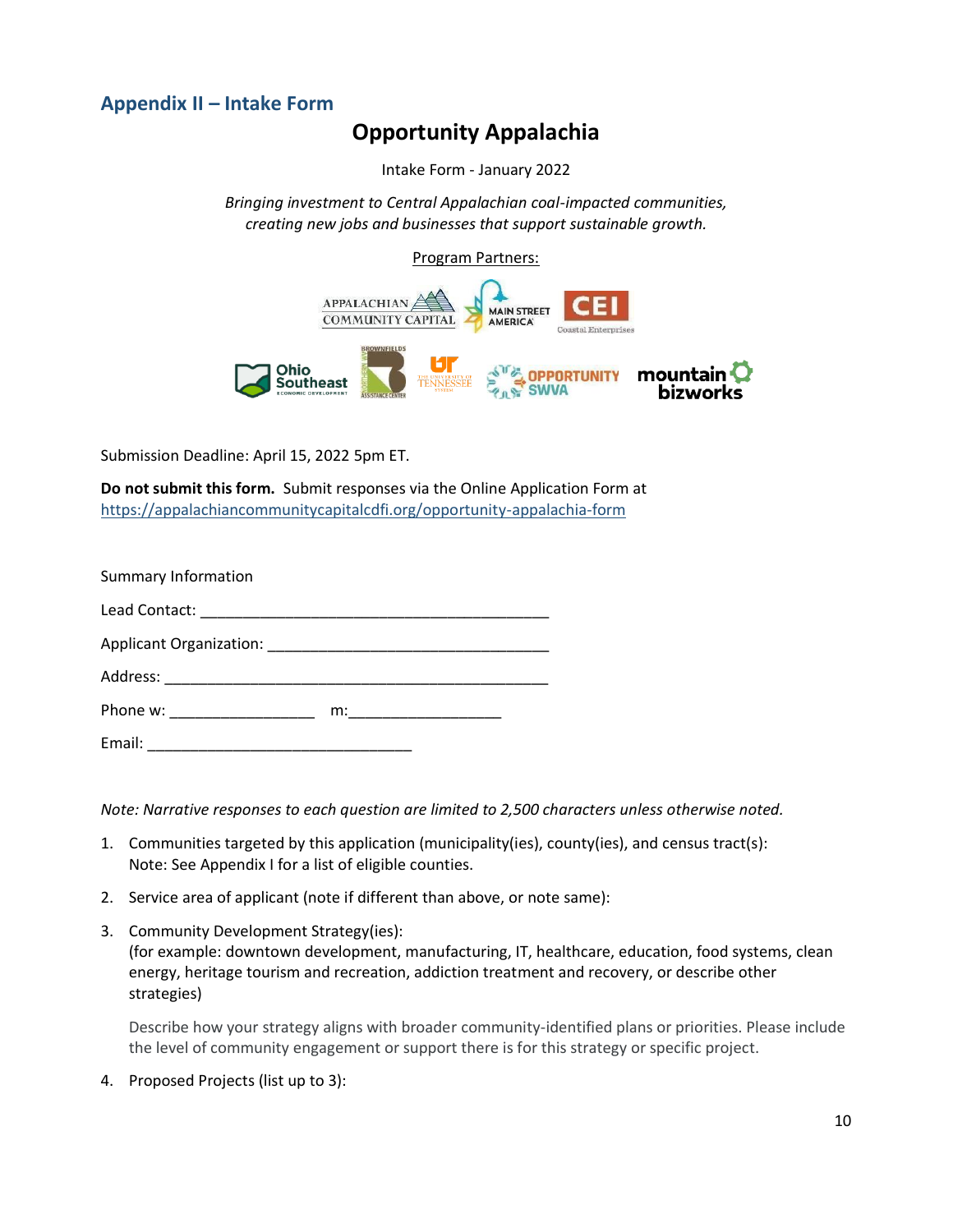#### I. Name of Project, address

- Size in Sq Ft.
- Total anticipated financing need \$:
- Financing identified/anticipated, list source and dollar amount or note 'None':
- Project description (include url link if available):
- Community Impact (quantify / provide estimates): (for example: the creation of quality jobs with good pay and benefits (# of jobs, pay rates, benefits provided), jobs with training and advancement opportunities, jobs accessible to unemployed / underemployed persons, project supports community economic diversification, creates vibrant places for follow-on investment, other impacts ...)
- Name(s) of project sponsors, developer, and/or business owner, if identified:
- Technical Assistance Needed: (e.g., business plan development, financial pro forma development, financial structuring of transaction, market assessment, feasibility assessment, developer identification, architectural drawings, capital raise)
- Describe the connection to other proposed projects listed on this form (if applicable):

#### Proposed Project:

II. Name of Project, address

- Size in Sq Ft.
- Total anticipated financing need \$:
- Financing identified/anticipated, list source and dollar amount or note 'None':
- Project description: (include url link if available).
- Community Impact (quantify / provide estimates): (for example: the creation of quality jobs with good pay and benefits (# of jobs, pay rates, benefits provided), jobs with training and advancement opportunities, jobs accessible to unemployed / underemployed persons, project supports community economic diversification, creates vibrant places for follow-on investment, other impacts ...)
- Name(s) of project sponsors, developer, and/or business owner, if identified:
- Technical Assistance Needed: (e.g., business plan development, financial pro forma development, financial structuring of transaction, market assessment, feasibility assessment, developer identification, architectural drawings, capital raise)
- Describe the connection to other proposed projects listed on this form (if applicable)

Proposed Project:

III. Name of Project, address

- Size in Sq Ft.
- Total anticipated financing need \$:
- Financing identified/anticipated, list source and dollar amount or note 'None':
- Project description: (include a url link if available.)
- Community Impact (quantify / provide estimates): (for example: the creation of quality jobs with good pay and benefits (# of jobs, pay rates, benefits provided), jobs with training and advancement opportunities, jobs accessible to unemployed / underemployed persons, project supports community economic diversification, creates vibrant places for follow-on investment, other impacts ...)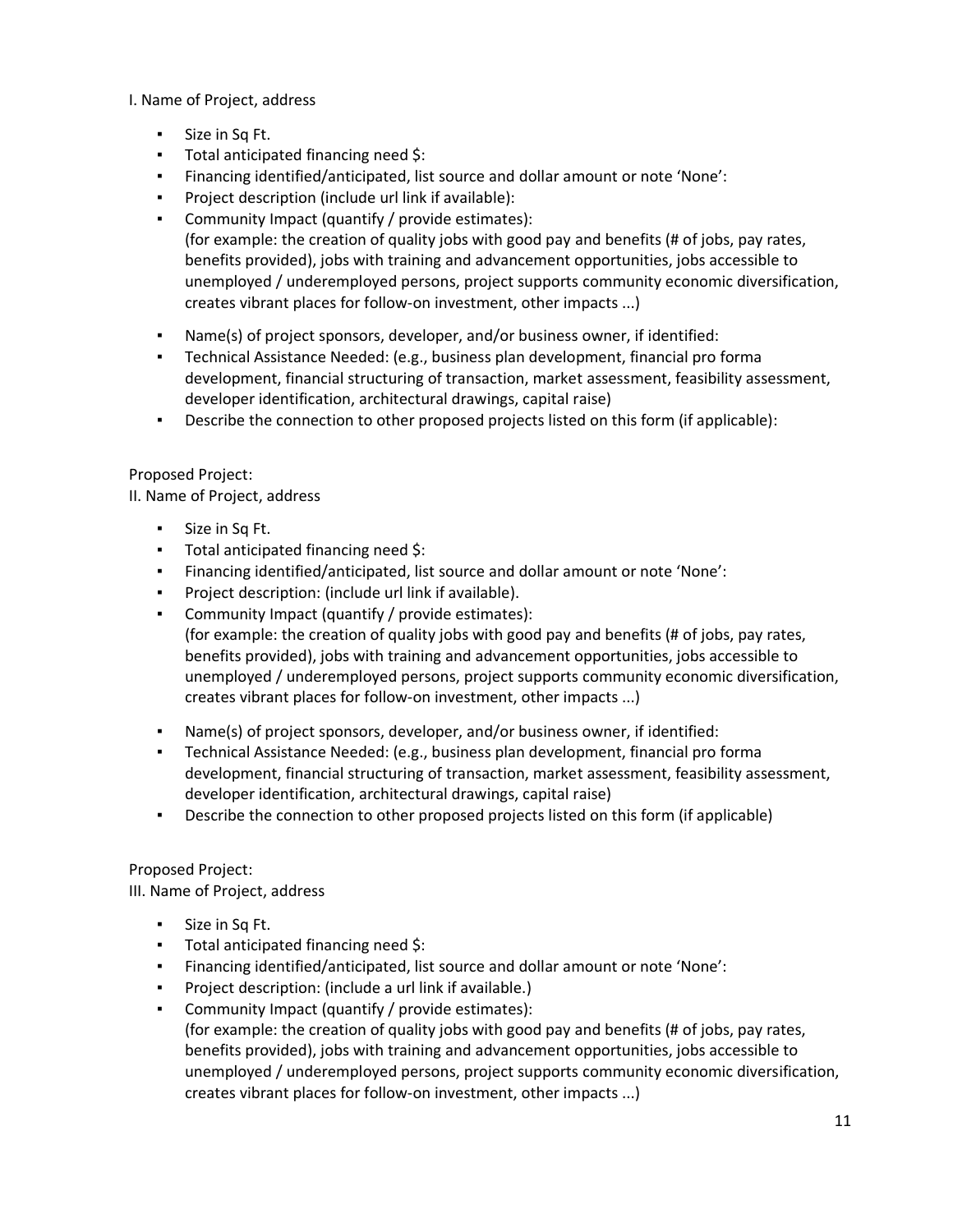- Name(s) of project sponsors, developer, and/or business owner, if identified:
- Technical Assistance Needed: (e.g., business plan development, financial pro forma development, financial structuring of transaction, market assessment, feasibility assessment, developer identification, architectural drawings, capital raise)
- Describe the connection to other proposed projects listed on this form (if applicable)
- 5. Clean Energy Focus. The selection process includes prioritization of projects with Clean Energy features. This could include solar power generation, energy efficiency measures, etc. Please be sure to describe and quantify these anticipated impacts. If not described above, please describe here.
- 6. Applicant Capacity: What is the relationship of the applicant to the community? How has the community demonstrated its support of the project(s)? Describe the applicant's role and capacity for completing or overseeing project activities:
- 7. Provision of Technical Assistance:

The types of technical support that may be provided by the Opportunity Appalachia program include: development of investment prospectus, preparation of pro forma financial projections, structuring of project financing, market research/demand assessment, identification of project developers and business operators, feasibility assessment, outreach for project finance/investment, architectural and engineering, and other types of support. This support will be provided on contract by experienced business and development partners. It is anticipated that support of \$30,000 - \$75,000 will be provided for each applicant, averaging \$50,000 per applicant. The Scope of Work timeline for provision of technical support is anticipated to be 6 – 12 months, from June 2022 to June 2023, with capital raise activities beginning in Q4 2022 – Q2 2023.

Applicants may choose to use technical assistance providers offered by Opportunity Appalachia or may work with technical assistance providers they have identified.

a) Amount in \$ of Technical Assistance support requested / anticipated from Opportunity Appalachia, or state 'Unknown \$'.

Please complete either b) or c), below. No preference is given in the Opportunity Appalachia selection process to either 6(b) or 6(c).

b) If known, please provide name(s) and contact information of Technical Assistance provider(s) you prefer to support the above project activities.

Name 1 – contact name, company name, address, email, phone, url Name 2 – contact name, company name, address, email, phone, url Name 3 – contact name, company name, address, email, phone, url

Note: Each TA provider must complete the Request for Qualifications, see Appendix III, to be eligible to provide TA for this program. If your project is selected to participate in Opportunity Appalachia, proposals from Technical Assistance providers will be required, which will be reviewed for adequacy and cost effectiveness.

c) Technical Assistance providers have not yet been identified. The Applicant requests Opportunity Appalachia identify / recommend suitable technical support organizations.

 $\qquad$  (check)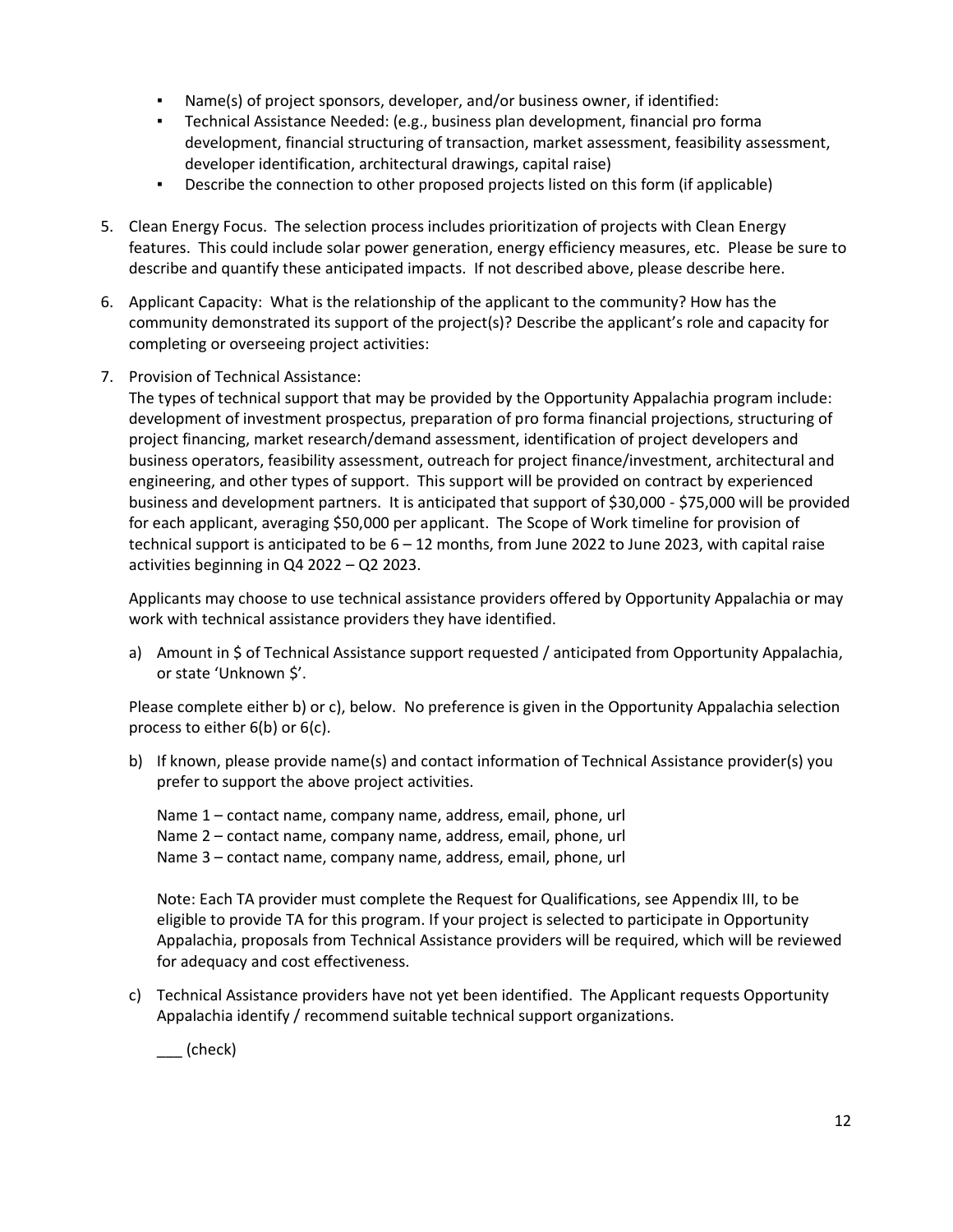8. Match Requirement:

Applicants selected to participate will be required to provide \$5,000 of matching support. This matching support can either be in-kind from community leads or members, developers and business owners, or through a cash contribution to the prospectus development and related activities.

If selected to participate in the Opportunity Appalachia program, our community commits to provide \$5,000 of cash or in-kind matching support for this effort. \_\_\_ (initial)

9. Attestation:

| Date of Submission: |  |
|---------------------|--|
| Name:               |  |
| Title:              |  |
| Organization:       |  |

**Do not submit this form.** Submit responses via the Online Application Form at <https://appalachiancommunitycapitalcdfi.org/opportunity-appalachia-form/>